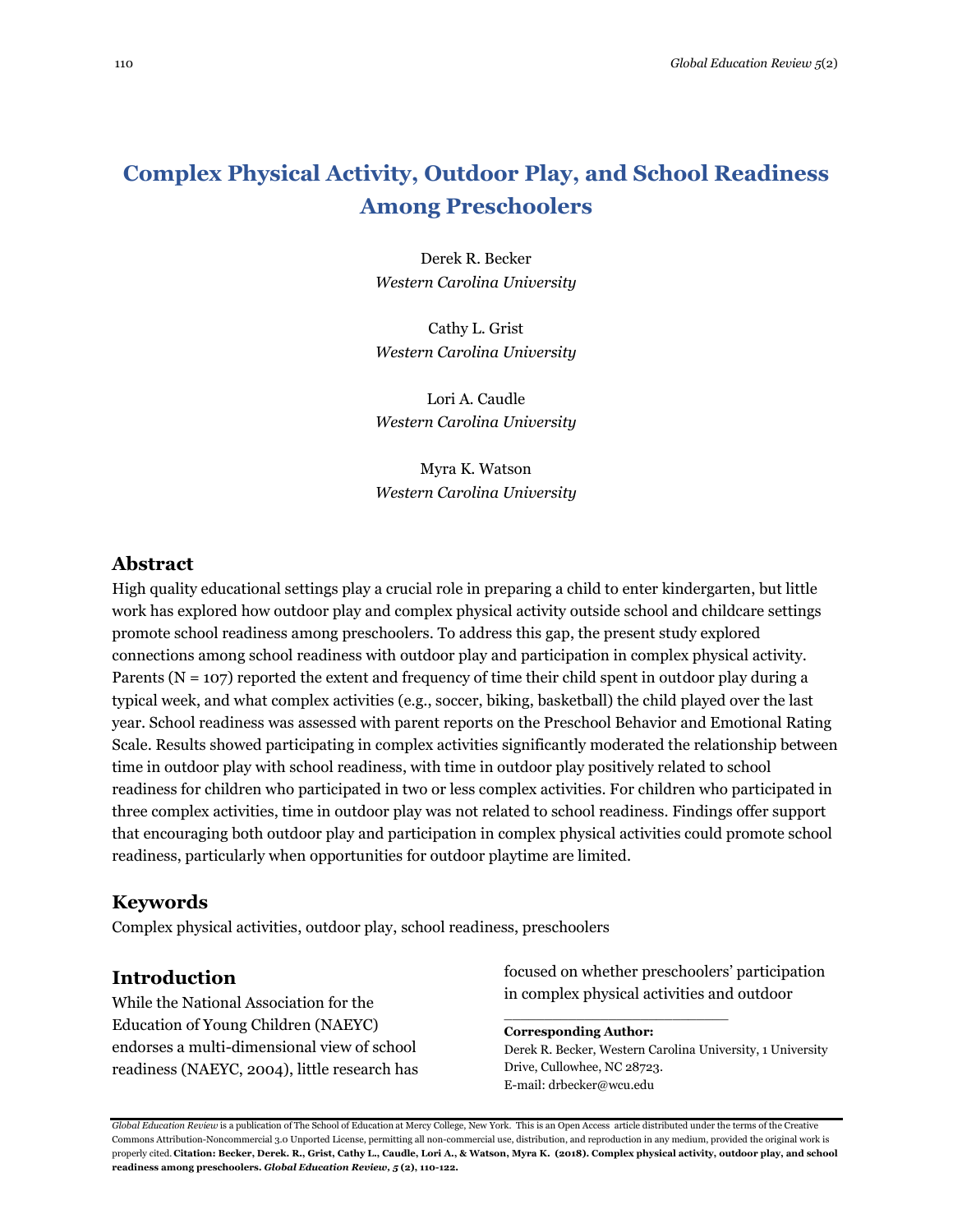play promote the development of early academic skills. Early childhood is a crucial time for motor and cognitive skill development (Myer et al., 2015), and evidence suggests preschool children who engage in active forms of play have better memory and attention (Becker, McClelland, Loprinzi, & Trost, 2014; Diamond & Lee, 2011). However, in a typical school day, preschoolers engage in many forms of play and other learning experiences, yet it is not clear how specific types of activities and play outside of educational settings promote school readiness. Therefore, the present study examines the direct and moderated relationship between parent reports of child outdoor play and participation in complex physical activities (e.g., soccer, basketball, dance, gymnastics) on school readiness. Complex physical activities can occur both during spontaneous indoor/outdoor play and within organized team sports, with the former being more likely among preschoolers.

Following evidence with older samples that participating in complex physical activity (i.e., sports) is associated with academic achievement (Becker, 2016), and that children who engage in active play have better memory and attention (Becker et al., 2014), it was predicted that participating in a greater number of complex physical activities and spending more time in outdoor play would be related to school readiness. We also examined if participating in complex physical activities moderated the relationship between time in outdoor play with school readiness, such that for children who participate in less complex physical activities, the extent and frequency of time spent in outdoor play will positively relate to school readiness.

# **School Readiness and Academic Achievement**

School readiness is a multidimensional construct that includes domain general skills related to

intellectual and social development (Duncan et al., 2007; Romano, Babchishin, Pagani, & Kohen, 2010). Cognitive skills that promote school readiness often involve executive function, which are cognitive processes involved in the control of goal-directed cognition and behavior (Koziol, Budding, & Chidekel, 2012; Miyake, Friedman, Emerson, Witzki, & Howerter, 2000). Executive function is involved in the development of abstract thought and the formation of rules involved in the learning process (Kharitonova & Munakata, 2011; Snyder & Munakata, 2010), and can predict short and long-term academic development. For example, executive function measured in the fall of both prekindergarten and kindergarten predict change in math in spring of the respective academic year (McClelland et al., 2014).

Along with executive function, prosocial behaviors that include the ability to understand self and others, cooperate with peers, and regulate emotions are also related to short and long-term academic outcomes. For boys, high levels of aggressive behavior and low levels of prosocial behaviors in prekindergarten are linked to low concurrent emergent literacy scores, with solitary play related to low emergent literacy for boys and girls (Doctoroff, Greer, & Arnold, 2006). Children who display more prosocial behavior in kindergarten are also found to have higher math and reading scores in the third grade (Romano et al., 2010). Given the above connections between school readiness with academic achievement, it is important to examine factors such as outdoor play and complex physical activities that could promote school readiness.

# **Outdoor Play, Complex Physical Activities, and School Readiness**

The connection between the cognitive and social components of school readiness with outdoor play and sport participation can be found in the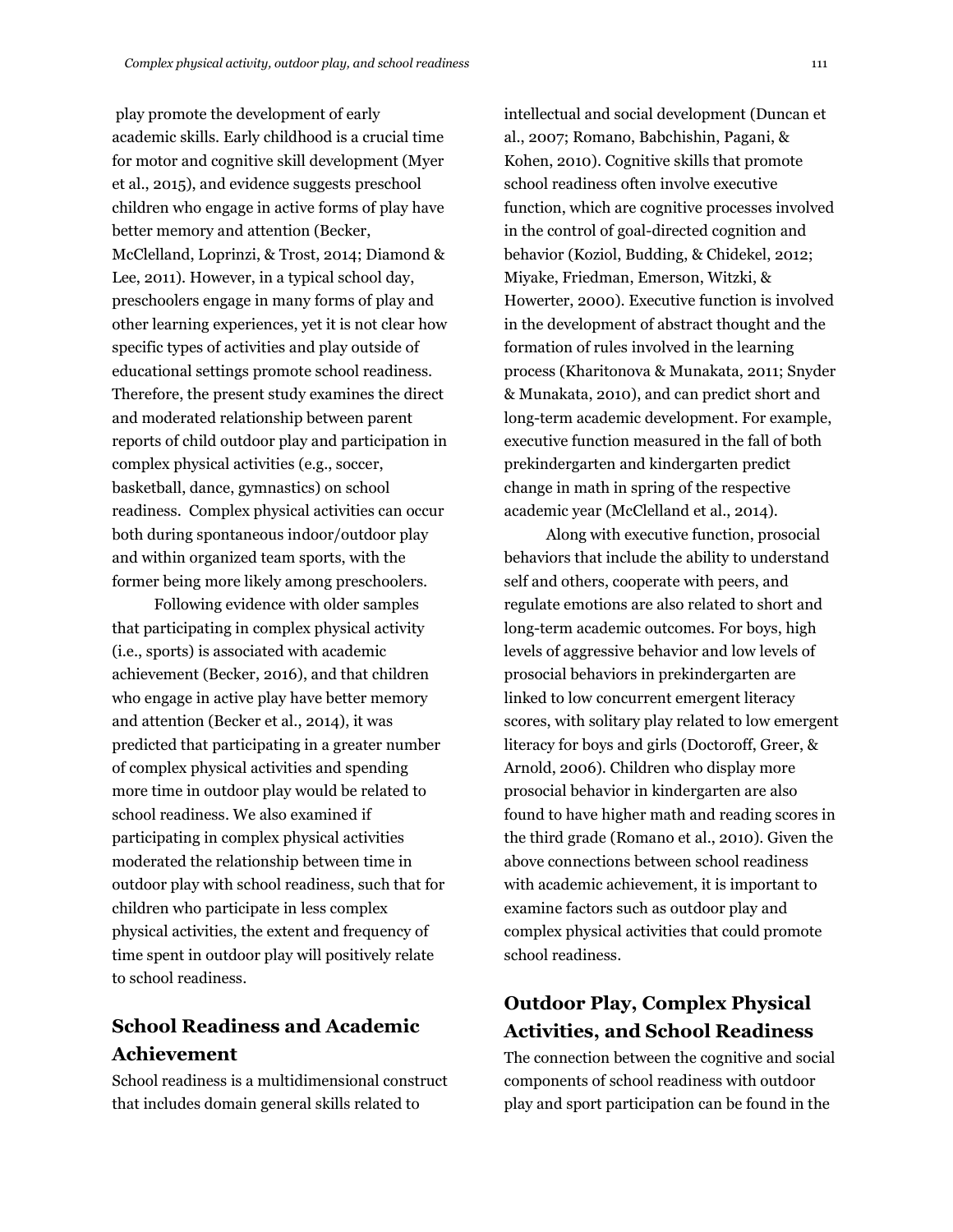aerobic activity that could be achieved during play, the complexity of participating in a complex task that taps executive function, and in the social skills that could be developed when interacting with peers. For the former, evidence suggests that children who spend more time in outdoor play are more physically active and physically fit (Cleland et al., 2008), with physical activity and physical fitness linked to higher executive function. For example, in a nonexperimental study with children between 9 and 10, higher fit youth showed better executive function and greater activity in brain regions associated with attention and memory (Chaddock, Erickson, Prakesh, Chaddock, Erickson, Parkash, Van Patter, et al., 2010). Higher physically fit children are better able to control their behavior (Chaddock-Heyman et al., 2013), and show greater prefrontal and parietal activation (Chaddock et al., 2012). In preschool samples, active outdoor play is linked to better executive function (Becker et al., 2014), with physical fitness also predicting working memory and attention (Niederer et al., 2011).

Evidence also suggests the combination of exercise and cognitive engagement enhance the relationship with executive function (Curlik Ii & Shors, 2013; Koutsandréou, Wegner, Niemann, & Budde, 2016), with sports such as soccer, baseball, and wrestling associated with higher executive function (Memmert, 2009; Nakamoto & Mori, 2012; Williams & Ford, 2008). Although the majority of work examining the cognitive benefits of sport participation are with older samples, exposure to the perceptual and cognitive demands of a sport such as soccer, gymnastics, or dance, or sport type activity such as riding a bike, is associated with change in executive function, the retention of motor skills, and increased activation in brain areas involved in executive function (Lin et al., 2013; Saemi, Porter et al., 2012). In work with kindergarten age children, following eight weeks of soccer skills training, improvements in executive

function were found for children in both a high and low training group (Chang, Tsai, Chen, & Hung, 2013). Similar to Chang, after participating in a 6-month soccer intervention, children between age 7 and 9 showed improvement in executive function relative to a non-exercise control group (Alesi, Bianco, Luppina, Palma, & Pepi, 2016).

At the same time, both complex physical activities and natural outdoor play often involve peer interactions that could be linked to the development of social skills (Bailey, 2006; Gould & Carson, 2008). For example, in a study with shy children, participation in complex physical activity was linked to a reduction in anxiety and better socials skills (Findlay & Coplan, 2008). Children who participate in sport-type activities also show higher levels of social competence and lower levels of social anxiety (Dimech & Seiler, 2010; Haugen, Säfvenbom, & Ommundsen, 2013). Finally, when comparing both outdoor and indoor play, outdoor play was linked to more peer- based interactive dramatic play (Shim, Herwig, & Shelley, 2001).

Together, the above evidence suggests that an outdoor environment that encourages the child to be physically active, promotes activities that include a combination of aerobic movement and complex motor skills such as kicking, throwing, or riding a bike, and allows for social interactions could be associated with school readiness. In the present study, we examine if children who spend more time in outdoor play, participate in more sport activities, or some combination of the two have higher school readiness in the fall of the prekindergarten year.

# **The Moderating Role of Complex Physical Activity with Outdoor Play and School Readiness**

Although evidence points to a direct relationship between outdoor play and participation in complex physical activity with school readiness,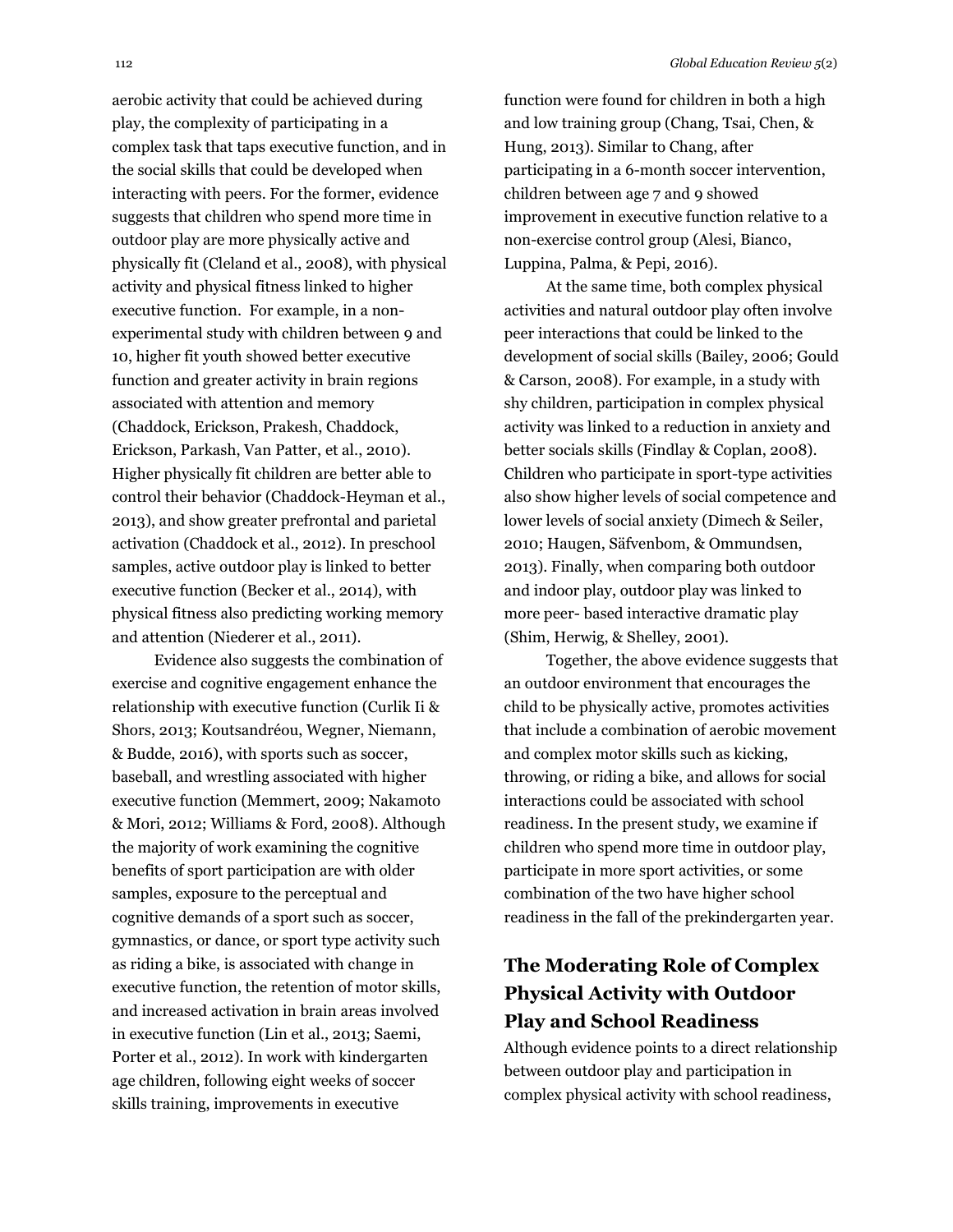it's also possible that the relationship between outdoor play with school readiness could vary based on the number of complex physical activities a child plays. For example, in work with older children, evidence suggests that if a child plays a high number of complex sports, such that require attention and are played in a shifting environment (e.g., soccer, volleyball), the physical activity required to play the sport (assessed as metabolic intensity), is less related to executive function (Becker, 2016). However, when a child plays repetitive sports that require less attention (e.g., running, swimming), the level of physical activity required to play the sport (metabolic intensity) is positively related to executive function.

For children in the present study that participate in fewer complex physical activities, it is possible they could achieve a similar level of school readiness if they spend more time in outdoor play. Given that motor skills are developing in preschoolers, participating in complex physical activity at a young age could promote school readiness (Chang et al., 2013). However, for children who participate in fewer of these activities, it is possible that spending more time in outdoor play could improve school readiness through spending more time being physically active (Becker et al., 2014; Cleland et al., 2008). Thus, it is possible for preschoolers who participate in multiple complex activities, the extent and frequency of time spent in outdoor play could be less related to school readiness.

## **Summary and Hypothesis**

High quality early childhood educational settings play a crucial role in promoting academic skills (Vandell, Belsky, Burchinal, Steinberg, & Vandergrift, 2010), yet little work has focused on how outdoor play and complex physical activities, both at home and preschool, could promote academic skill development.

Therefore, the purpose of this study was to assess the relationship between time spent in outdoor play and participating in complex physical activities with school readiness. Research question one investigated if children who spend more time in outdoor play and/or participate in more complex physical activities have higher school readiness? Drawing on research suggesting participating in outdoor play and complex physical activities are linked to the cognitive and social components of school readiness (Becker et al., 2014; Chang et al., 2013; Shim et al., 2001), it was predicted that the extent and frequency of time spent in outdoor play and participating in more types of complex physical activities would be positively associated with school readiness. Research question two assessed if participation in complex physical activities moderated the relationship between time spent in outdoor play with school readiness? Following evidence from Becker, (2016), which suggests if a child plays multiple complex sports, the physical activity required to play each sport is less related to executive function, it was predicted the relationship between outdoor play with school readiness would be moderated by the number of complex physical activities a child played; such that for children who participated in less complex physical activities, time spent in outdoor play would be positively related to higher school readiness.

### **Method**

#### **Participants**

Participants included 107 children attending preschool in a child development center in Western North Carolina. Children were sampled from a single center with multiple classrooms  $(n = 6)$ . Data was collected in the fall of the prekindergarten year through packets sent home with parents. The average age at the beginning of the study was  $50.94$  months (range =  $36.03$  –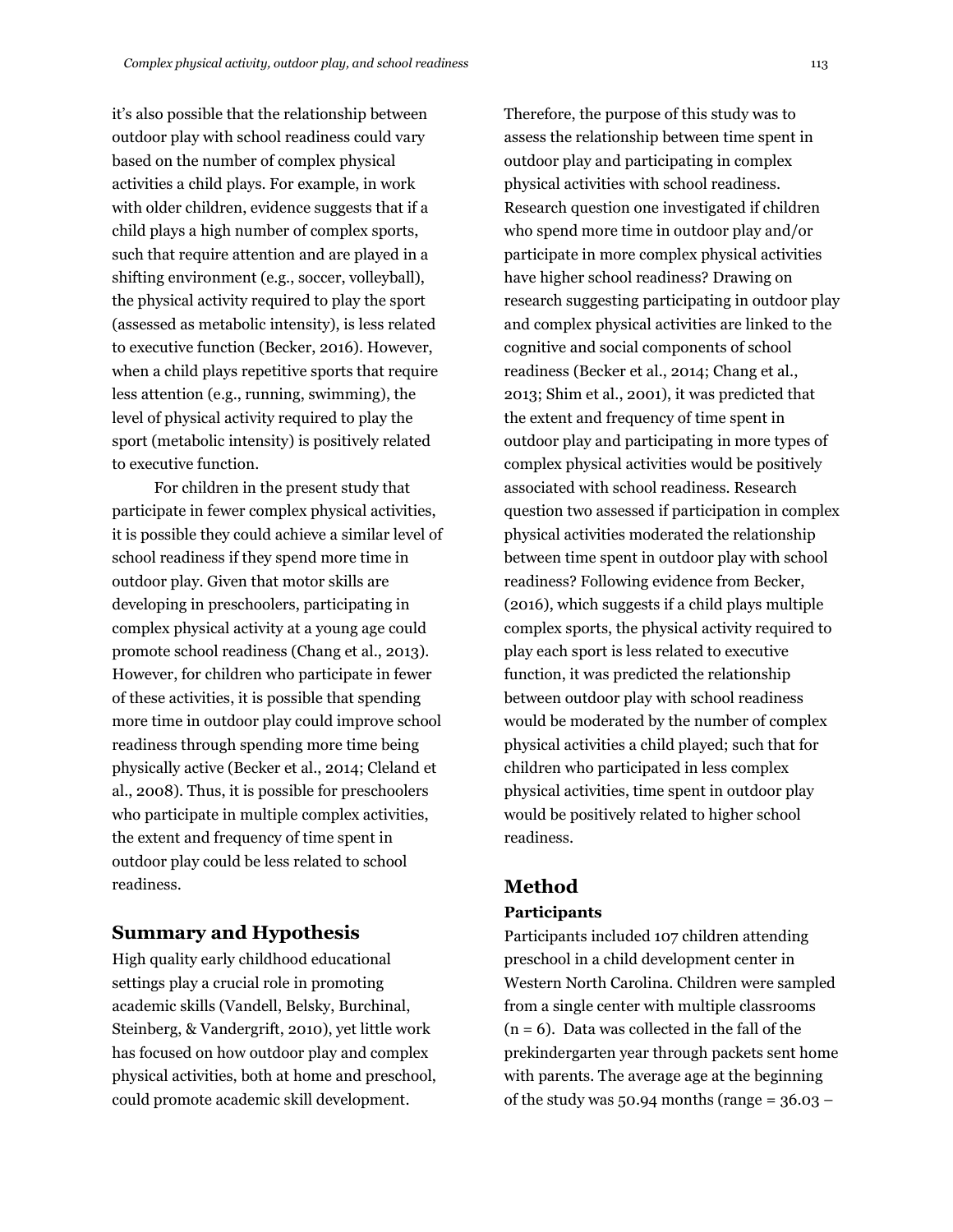60.11 months). A total of 54 of the children were female, and 55 were male. The average yearly income of the sample was  $45,060$  (range =  $0 -$ 161,710).

#### **Measures**

Table 1

## *Outdoor Play*

The extent and frequency of time spent in outdoor play was measured by asking parents, "On a typical week, how many hours is your child outside playing?" The average number of hours of outside play reported by parents was 8.00 (range =  $0 - 25$ ).

### *Complex Physical Activity*

Participation in complex physical activities was measured by asking parents on a typical week, if the child participated in any of 8 complex physical activities (see Table 1). The average number of complex physical activities which children participated in was 2 (range 0 - 8), with 83 of the children participating in at least one complex physical activity. The complex physical activity variable was a count of the number of activities in which the child participated in,

outside of the formal early childhood educational setting. Given that over a third (78.49%) of the sample participated in 3 or fewer sports, children who participated in 4 or more sports were aggregated into one group (see Table 1).

#### *School Readiness*

The Preschool Behavioral and Emotional Rating Scales (PreBERS) is a standard, normreferenced assessment, which measures the behavioral and emotional strengths of preschool children, particularly 3-5 years of age. The scale includes 42 items, which rate on a 4-point Likert scale (0=not all like the child; 1=not much like the child; 2=like the child; 3=very much like the child). The PreBERS includes 4 subscales: Emotional Regulation (13 items), School Readiness (13 items), Social Confidence (9 items), and Family Involvement (7 items). The school readiness subscale was used in the present analysis. The internal consistency reliability for the School Readiness subscale, coefficients averaged .94 for males, and .95 for females (Epstein & Synhorst, 2009).

| Complex Physical Activities $N = 93$ |                     |                    |               |                     |  |  |  |  |
|--------------------------------------|---------------------|--------------------|---------------|---------------------|--|--|--|--|
| Activity                             | <b>Played Sport</b> | Did not Play Sport | <b>Sports</b> | <b>Sport Groups</b> |  |  |  |  |
|                                      | n                   | n                  |               | n                   |  |  |  |  |
| Soccer                               | 23                  | 70                 | No Sport      | 11                  |  |  |  |  |
| <b>Basketball</b>                    | 21                  | 72                 | One Sport     | 27                  |  |  |  |  |
| T-Ball                               | 17                  | 76                 | Two Sports    | 18                  |  |  |  |  |
| Football                             | 13                  | 80                 | Three Sports  | 19                  |  |  |  |  |
| Dance                                | 33                  | 60                 | Four or More  | 18                  |  |  |  |  |
| Gymnastics                           | 22                  | 71                 |               |                     |  |  |  |  |
| <b>Bike</b>                          | 59                  | 34                 |               |                     |  |  |  |  |
| Scooter                              | 33                  | 60                 |               |                     |  |  |  |  |

*Note: Played Sport = The number of children who played each individual sport. Did not Play Sport = The number of children who did not play each individual sport*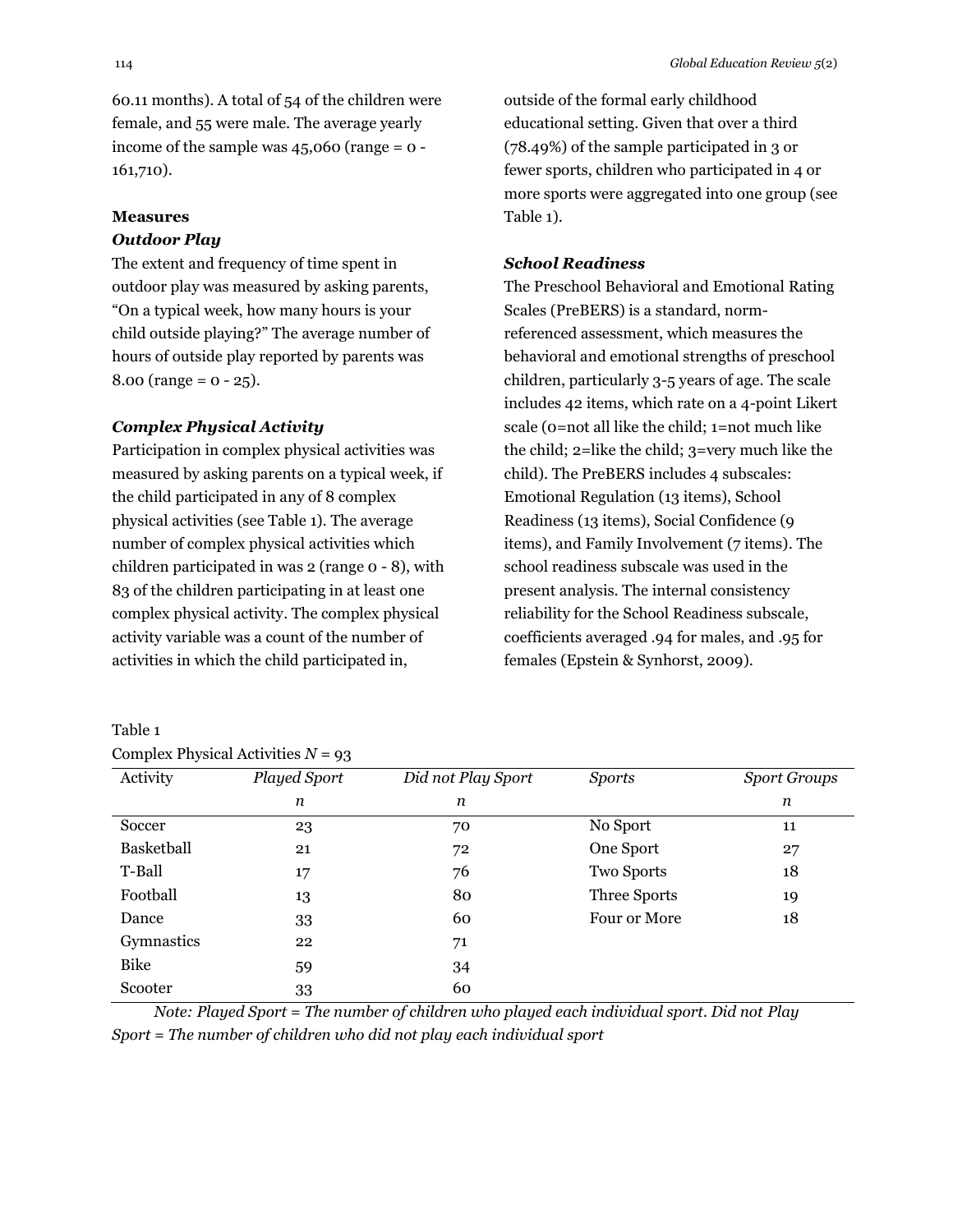Direct and moderated connections were examined between complex physical activity, outdoor play, and school readiness. Pearson bivariate correlations were conducted on complex physical activity, extent and frequency of time spent in outdoor play (hours), and school readiness, as measured by the PreBERS. A multiple regression was computed to examine the connection among complex physical activities and hours of outdoor play on school readiness. The main effect of complex physical activity and outdoor play was examined in model one, with the interaction between physical activity and outdoor play added in model two.

All analyses were completed using Stata 13.1 (StataCorp, 2013). The percent of missing data ranged from < .02% to .18%, with Full Information Maximum Likelihood estimation (FIML) used to address the issue of missing data (Schafer & Graham, 2002). FIML utilizes all available information and has been shown to produce less biased estimates than listwise deletion (Acock, 2012; Enders, 2001). Outliers were classified as values which were greater or lesser than 3.3 standard deviations from the mean. There was 1 outlier for outdoor play and 2 for family income. Both outliers were recoded to the next closest valid value for that measure within +/- 3.3 standard deviations. One outlier was also found for child age.

Child gender, child age, and family income were used as control variables for each model. To assess if school readiness was stronger for children who spent more time in outdoor play, participated in more complex physical activities, or if the connection with school readiness varied by complex physical activities, model one regressed outdoor play and sport participation on school readiness. The interaction between outdoor play with sport participation on school readiness was added in model two.

## **Results**

Descriptive information for complex physical activity participation can be found in Table 1, and descriptive statistics (including correlations) for all variables included in the current analyses can be found in Table 2.

Results for model one showed that the extent and frequency of time spent in outdoor play was not significantly associated with school readiness ( $B = .09$ .  $p = .374$ ) after controlling for child gender, child age, and family income. However, participating in complex physical activities was positively and significantly associated with school readiness ( $B = 1.07$ ,  $p =$ .015), with children who participated in more complex physical activities showing higher scores on the measure of school readiness (see Table 3).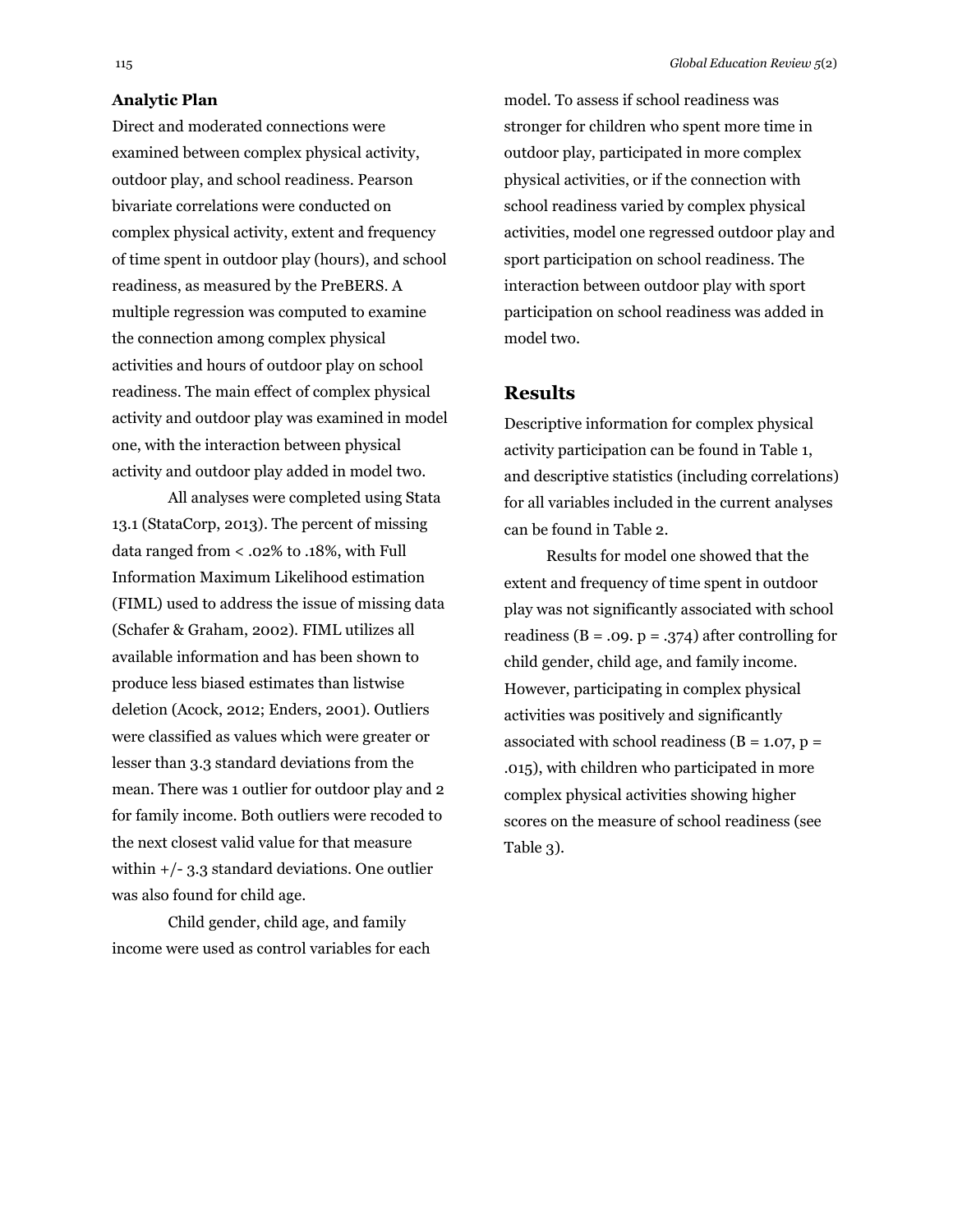| Variables           | $\mathbf{1}$     | $\overline{2}$ | 3                        | $\overline{4}$ | 5      | 6           |
|---------------------|------------------|----------------|--------------------------|----------------|--------|-------------|
| 1. Outdoor Play     |                  | -              | -                        |                |        |             |
| 2. Sport Activity   | $.32***$         |                |                          |                |        |             |
| 3. School Readiness | .17 <sup>†</sup> | $.26*$         | $\overline{\phantom{0}}$ |                |        |             |
| 4. Gender           | $-.11$           | $-.05$         | $-0.18^{\dagger}$        |                |        |             |
| 5. Child Age        | $-.02$           | $-.02$         | $.26*$                   | .06            |        |             |
| 6. Family Income    | .01              | .02            | $.13\,$                  | .09            | $-.02$ |             |
| $\cal N$            | 93               | 93             | 91                       | 107            | 107    | 95          |
| Mean                | 8.01             | 2.41           | 32.07                    |                | 51.19  | 45,060      |
| SD                  | 5.88             | 1.98           | 5.89                     |                | 6.84   | 35,271      |
| Min                 | $\mathbf{O}$     | $\mathbf{0}$   | $\mathbf{1}$             | $\mathbf 0$    | 36.3   | $\mathbf 0$ |
| Max                 | 25               | 8              | 39                       | $\mathbf{1}$   | 60.11  | 161,710     |
|                     |                  |                |                          |                |        |             |

#### Table 2

Descriptive Statistics and Bivariate Pairwise Correlations Between Variables*.*

 $\phi$  + *p* < .10.  $\phi$  × .05. \*\**p* < .01

### Table 3

Regression Model Results: Main Effects Outdoor Play, Complex Physical Activity, and the Interaction Between Outdoor Play and Complex Physical Activity with School Readiness.

|                      | School Readiness <sup>a</sup> |           |         |                   |           |         |  |
|----------------------|-------------------------------|-----------|---------|-------------------|-----------|---------|--|
|                      | Model 1                       |           |         | Model 2           |           |         |  |
| Variables            | B                             | <b>SE</b> | $\beta$ | B                 | <b>SE</b> | $\beta$ |  |
| Outdoor Playb        | .09                           | .09       | .09     | $.47***$          | .18       | .46     |  |
| Complex PAC          | $1.07*$                       | .44       | .24     | $2.47***$         | .71       | .55     |  |
| Gender               | $-2.01$ <sup>†</sup>          | 1.11      | $-.17$  | $-2.03^{\dagger}$ | 1.08      | $-.17$  |  |
| Child Age            | $.26***$                      | .08       | .30     | $.27***$          | .08       | .32     |  |
| <b>Family Income</b> | .00                           | .00       | .08     | .00               | .00       | .03     |  |
| Outdoor Play* Sports |                               |           |         | $-.17*$           | .07       | $-.59$  |  |

*Note. B* = Unstandardized Estimate.  $\beta$  = Standardized Estimate. *SE* = Standard Error.

†*p* < .10. \**p* < .05 \*\**p* < .01

*<sup>a</sup>*The Preschool Behavioral and Emotional Rating Scales

<sup>b</sup>The extent and frequency of time in outdoor play is measured in hours.

 $C$  PA = Complex Physical Activity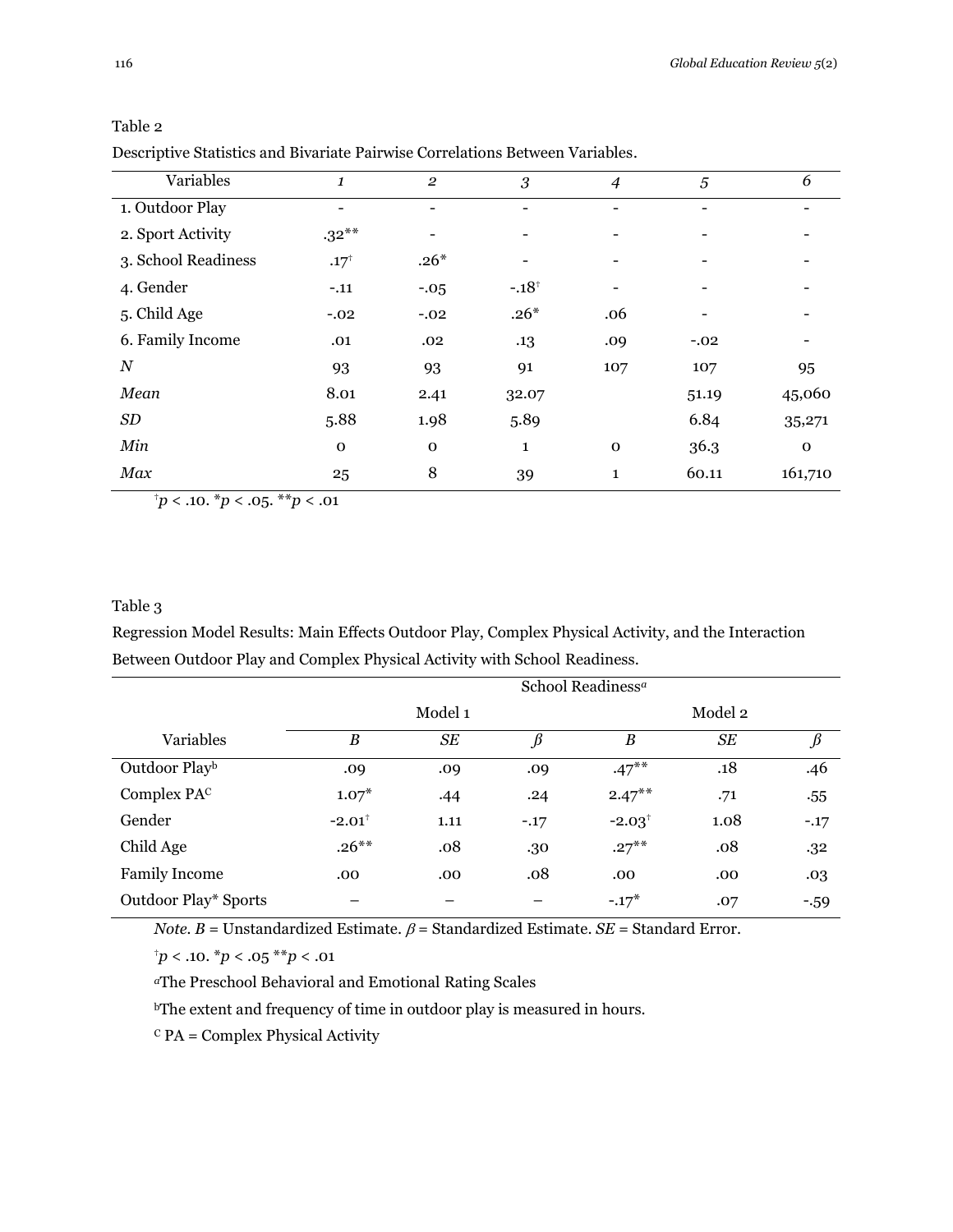Results for model two revealed a significant interaction between the number of complex physical activities a child played with the extent and frequency of time spent in outdoor play on children's school readiness (B =  $-17$ ,  $p = .015$ ) (see Table 3). A test of the regions of significance (Preacher, Curran, & Bauer, 2006) to identify the number of complex physical activities within which time in outdoor play was linked with children's school readiness showed the region of significance fell between 2.57 and 3.06. This suggests that for children who played two sports, more time spent in outdoor play predicted higher school readiness. The extent and frequency of time spent in outdoor play was also positively related to school readiness for children who played no sports. However, for children who played 3 sports, time in outdoor play did not predict higher school readiness (see Figure 1).

Based on a reviewer suggestion, post hoc analysis were conducted that included an average of the number of hours' parents reported their child spent playing each complex physical activity (Mean = .45, range  $o - 2.25$ ). This was done to control for overlap for parents who might have reported the extent and frequency of time in outdoor play as being time the child spent participating in complex physical activity. Results did not differ when including this variable in either model.



*Figure 1*. Interaction Between Extent and Frequency of Time in Outdoor Play and Complex Physical Activity Participation with School Readiness.

Note: Slopes represent the relationship between hours in outdoor play with school readiness for children who participated in 0, 2, and 3 complex physical activities. The extent and frequency of time in outdoor play is measured in hours.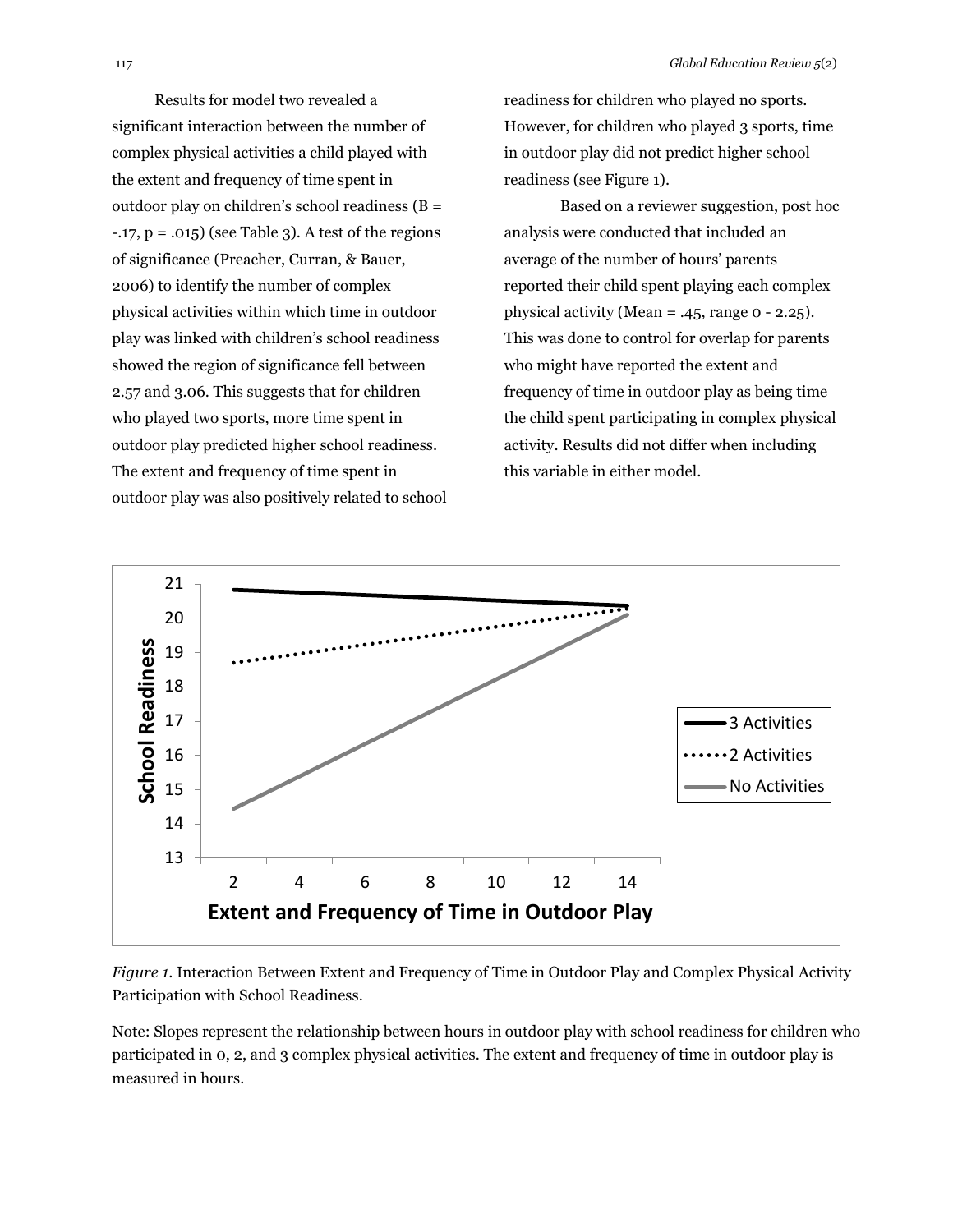There is a need to understand the role of outdoor learning environments and activities that occur within such environments in the development of academic skills. Prior studies have found that cognitive components of school readiness are linked to physical activity (Becker et al., 2014; Davis et al., 2011) and participating in sports (Chang et al., 2013), but the cognitive and academic benefits of outdoor play and complex physical activity are not fully understood in prekindergarten children. Therefore, the purpose of this study was to assess if the extent and frequency of time spent in outdoor play, the number of complex physical activities a child plays, or some combination of the two is linked to school readiness. Results supported the hypothesis that participating in complex physical activities would moderate the association between outdoor play with school readiness, with a positive association found between school readiness with time spent in outdoor play for children who played two or fewer complex activities. For children who participated in 3 complex activities, time in outdoor play was not related to school readiness, although children in this group showed the highest level of school readiness. Results offer support that early care settings that offer children the opportunity to participate in complex physical activities could promote school readiness, but also suggests that a similar connection could be found if children are given time to play outdoors.

# **Outdoor Environments and the Interaction Between Sports and Outdoor Play**

Results in the present study showed that complex physical activity significantly moderated the connection between the extent and frequency of time a child spends in outdoor play with school readiness. The nature of the interaction points to a positive connection

between outdoor play with school readiness for children who participate in fewer complex activities. This result is somewhat consistent with past work that examined coordinative exercise, team games requiring physical activity, and interventions involving training in a sport skill, such as soccer (Chang et al., 2013; Koutsandréou et al., 2016; Schmidt, Jäger, Egger, Roebers, & Conzelmann, 2015). Evidence from these studies show the perceptual and cognitive demands of a sport and the shifting game context require attention that could be leading to improved cognitive performance following prolonged exposure. However, the interaction also suggests, as participation in complex physical activities increase (e.g., moving from two to three activities), the association between outdoor play with school readiness becomes flat. This suggests, for children who participate in one, two, or no complex activities, their school readiness scores increase when they spend more time in outdoor play.

At a practical level, time spent playing outside likely means that the child is not engaged in screen time. High levels of screen time are linked to lower vocabulary scores, poor interpersonal skills, and lower levels of physical activity (Carson, Rahman, & Wiebe, 2017; Hinkley, Salmon, Okely, Crawford, & Hesketh, 2012; Hinkley, Timperio, Salmon, & Hesketh, 2017). It is possible that children in the present study who spend more time in outdoor play are engaging in less screen time and spending more time being physically active. Non-organized physical activity is also linked to higher vocabulary scores (Carson et al., 2017), and this is consistent with the connection between outdoor play and school readiness found in the present study.

At the same time, children who participated in three or more complex physical activities showed the highest school readiness scores, with school readiness unrelated to the amount of time in outdoor play for these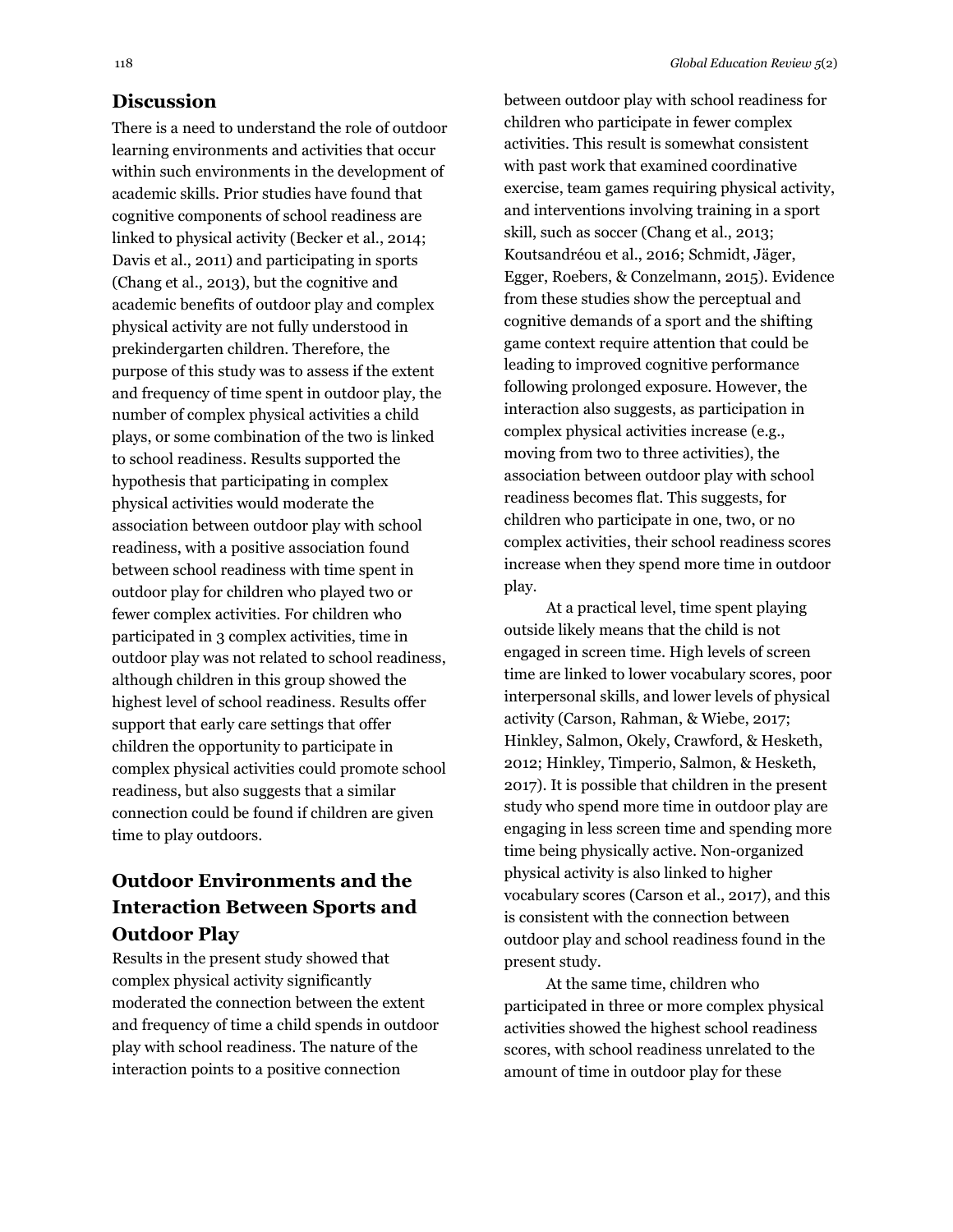children. This is consistent with results from Becker (2016), who found, for children who played more complex sports (e.g., soccer, volleyball), the physical intensity needed to play the sport was negatively related to executive function. Further, the highest executive function was found for children who played multiple complex sports at a low physical intensity. It is likely if a child is participating in three or more sports, they are spending time being physically active and interacting with peers, both of which are connected with school readiness.

The present study is unique in that it examined multiple complex activities (i.e., sport type activities) in a population where motor and cognitive skills are starting to develop. Although the complex physical activities assessed in the present study varied in the level of focus and attention needed to perform the activity (e.g., riding a bike or scooter vs kicking a soccer ball to a friend), they all required motor learning to some degree. As motor skills are developing within this age group (Myer et al., 2015), it is possible that learning to ride a bike or scooter, or throw, kick, or catch a ball could be taxing attention and inhibitory control, and improve the cognitive component of school readiness. Neuroanatomical connections support this proposal, with the cerebellum, a brain region central for coordination and motor control (Marr, 1969), connected to cortical systems involved in executive function (Diamond, 2000; Stoodley & Schmahmann, 2009).

Participation in sport-type activities is also linked to higher levels of social competence and lower levels of social anxiety (Dimech & Seiler, 2010; Haugen et al., 2013). As prosocial behaviors are linked to higher math and reading scores (Romano et al., 2010), it is possible that skills involved in positive social interactions could be developing as children interact with peers both during outdoor play and participation in complex physical activity. Together, the intersection among sensory-motor experience, social engagement, and the physical and embodied representation of information could

suggest that participating in complex physical activities (i.e., sport type activities) is helping to prepare children for school.

#### **Limitations and Future Directions**

This study revealed connections among outdoor play and participating in complex physical activity with school readiness, but there were also a number of limitations. First, given that this was a concurrent study it was not possible to assess the directionality between outdoor play and participating in complex physical activity with school readiness. It is entirely possible that children with better school readiness select to spend more time playing outdoors or participating in complex physical activity. Future work should assess longitudinal connections among school readiness, outdoor play, and participating in complex physical activity (i.e., sports). Second, outdoor play, participating in complex physical activity, and school readiness were all derived from parent reports. We therefore could not objectively determine the amount of time a child spent participating in outdoor play or complex physical activity, and future work should objectively assess both.

It was also not possible to determine if parents' responses ignored the time spent by children playing outside when attending childcare. However, given that little research has examined how participating in outdoor play and complex physical activity could relate to school readiness, this study is a starting point for future work in this area. Results can also only be generalized to the eight complex activities analyzed in the present analysis. Further, school readiness is a complex construct that not only includes children's readiness for school, but also the schools' readiness for the child along with the families and communities' readiness for school (Britto, 2012; Dockett & Perry, 2009; 2014). Future work should examine if similar connections are found with other less traditional sport activities and use a multidimensional assessment of school readiness. Future work should also assess parents' and teachers'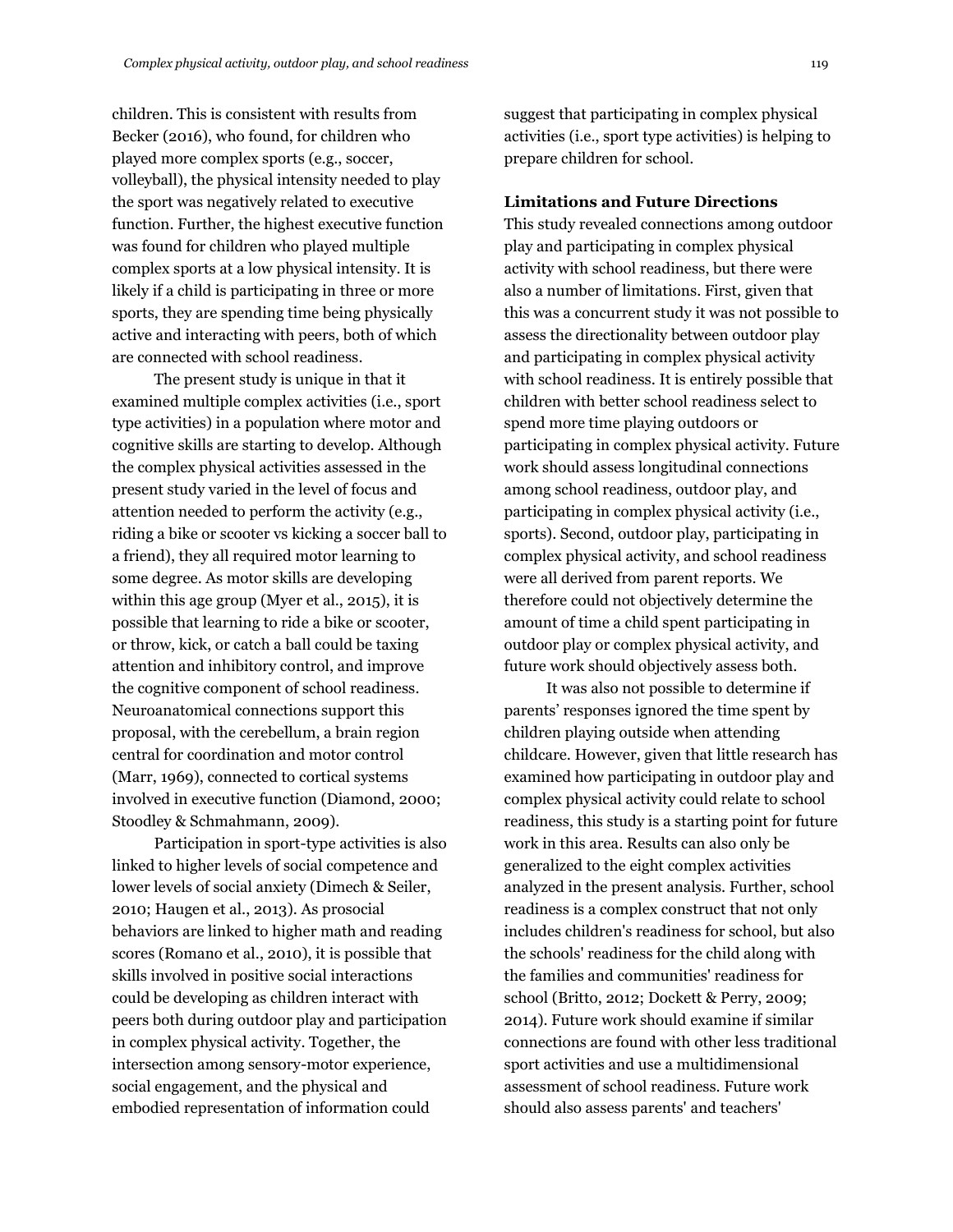attitudes, perceptions, and beliefs related to the role of physical activity in cognitive development. Finally, assessing connections among engagement in dialogic book reading, motor skills, and physical activity are also important avenues for future research given there connection to early school readiness (Becker, Miao, Duncan, & McClelland, 2014; MacDonald et al., 2016; Mol, Bus, de Jong, & Smeets, 2008).

## **Conclusion and Implications**

Several important applications can be taken from the present results and applied to work within early care settings. First, educating parents and teachers about the cognitive and health benefits of physical activity could promote school readiness by demonstrating the need to create more opportunities for children to play outdoors. Programs aimed at encouraging parents and teachers to get active could also alter attitudes and beliefs about the benefits of outdoor play and increase the overall level of physical activity for both adults and children. Children who are given the opportunity to play outside are also likely to engage in less screen time and be more physically active (Hinkley et al., 2012). Thus, programs with limited sport resources might realize academic benefits by allowing children time to play outdoors.

Second, offering children the opportunity to participate in complex physical activities (i.e., sport type activities) might also promote school readiness. This could be accomplished by providing informal opportunities for a child to ride a bike, or kick, throw, and catch a ball, or through formal sport instruction. Third, the combination of outdoor play and participating in complex physical activity could act in an additive manner to improve school readiness, with programs that integrate both possibly seeing the strongest benefits in preparing children for school.

### **Acknowledgment**

The authors acknowledge the support of a School University Teacher Education Partnership Grant from the College of Education and Allied Professions at Western Carolina University, without which this work would not have been possible.

#### **References**

- Acock, A. C. (2012). What to do about missing values. In H. Cooper, P. M. Camic, D. L. Long, A. T. Panter, D. Rindskopf & K. J. Sher (Eds.), *APA handbook of research methods in psychology, vol 3: Data analysis and research publication* (pp. 27-50). Washington, DC, US: American Psychological Association.
- Alesi, M., Bianco, A., Luppina, G., Palma, A., & Pepi, A. (2016). Improving children's coordinative skills and executive functions the effects of a football exercise program. *Perceptual and Motor Skills, 122*(1), 27-46.
- Bailey, R. (2006). Physical education and sport in schools: A review of benefits and outcomes. *Journal of School Health, 76*(8), 397-401.
- Becker, D. R. (2016). *Moving towards academic success and life long learning*. (Dissertation). Retrieved from http://hdl.handle.net/1957/59362 ScholarsArchive@OSU database.
- Becker, D. R., McClelland, M. M., Loprinzi, P., & Trost, S. G. (2014). Physical activity, self-regulation, and early academic achievement in preschool children. *Early Education & Development, 25*(1), 56-70.
- Becker, D. R., Miao, A., Duncan, R., & McClelland, M. M. (2014). Behavioral self-regulation and executive function both predict visuomotor skills and early academic achievement. *Early Childhood Research Quarterly, 29*(4), 411-424.
- Britto, P. R. (2012). *School readiness: A conceptual framework*. New York: Education Section, Programme Division, United Nations Children's Fund.
- Carson, V., Rahman, A. A., & Wiebe, S. A. (2017). Associations of subjectively and objectively measured sedentary behavior and physical activity with cognitive development in the early years. *Mental Health and Physical Activity.*
- Chaddock, L., Erickson, K. I., Prakash, R. S., Kim, J. S., Voss, M. W., VanPatter, M., . . . Kramer, A. F. (2010). *A neuroimaging investigation of the association between aerobic fitness, hippocampal volume, and memory performance in preadolescent children*. [doi: DOI: 10.1016/j.brainres.2010.08.049]. Brain Research, 1358, 172-183.
- Chaddock, L., Erickson, K. I., Prakash, R. S., VanPatter, M., Voss, M. W., Pontifex, M. B., . . Kramer, A. F. (2010).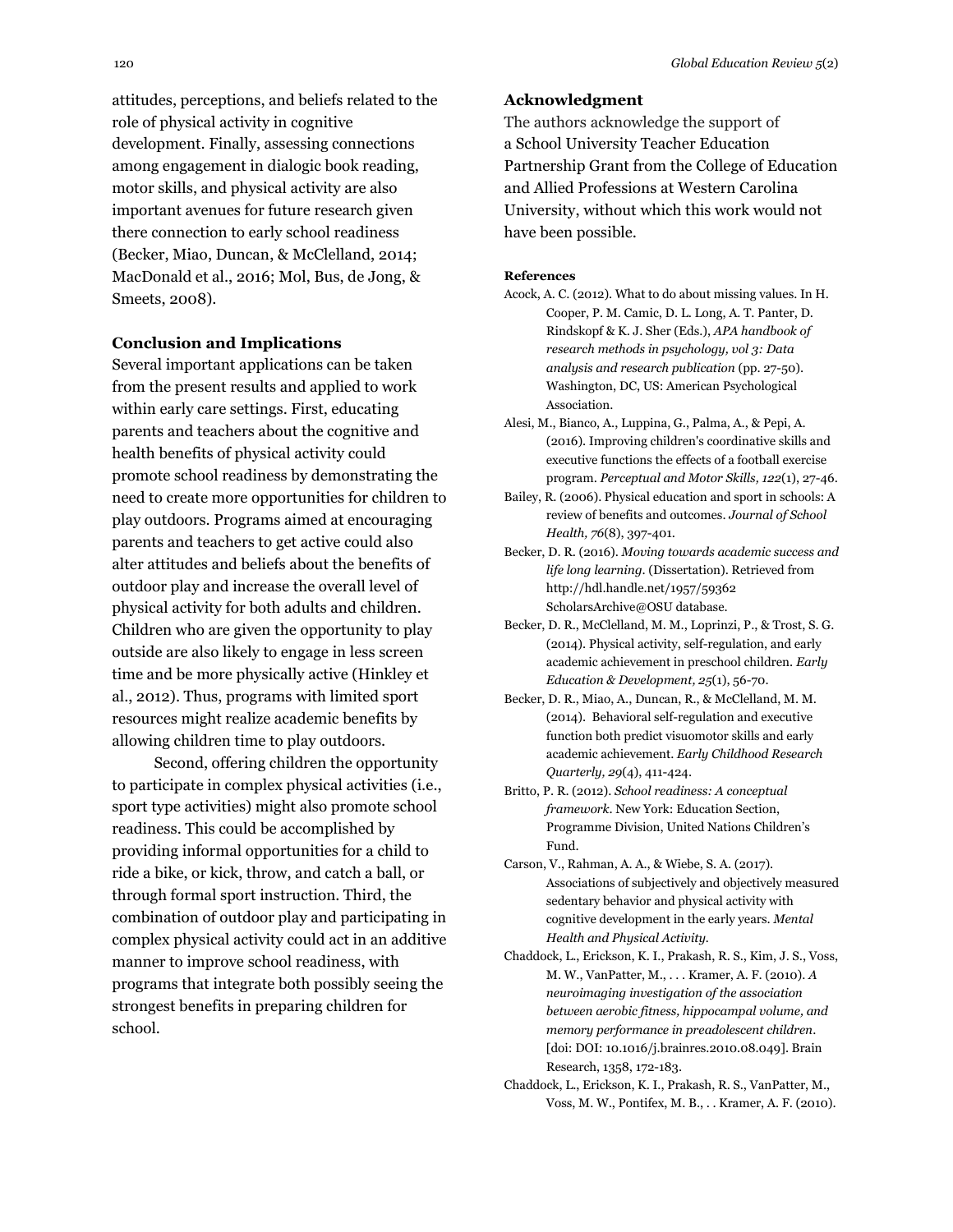Basal ganglia volume is associated with aerobic fitness in preadolescent children. *Developmental Neuroscience, 32*(3), 249-256.

- Chaddock, L., Erickson, K. I., Prakash, R. S., Voss, M. W., VanPatter, M., Pontifex, M. B., . . .Kramer, A. F. (2012). A functional MRI investigation of the association between childhood aerobic fitness and neurocognitive control. *Biological Psychology, 89*(1), 260-268.
- Chaddock-Heyman, L., Erickson, K. I., Voss, M. W., Knecht, A. M., Pontifex, M. B., Castelli,D.M., . . . Kramer, A. F. (2013). The effects of physical activity on functional MRI activation associated with cognitive control in children: a randomized controlled intervention. *Frontiers in Human Neuroscience, 7*.
- Curlik Ii, D. M., & Shors, T. J. (2013). Training your brain: Do mental and physical (map) training enhance cognition through the process of neurogenesis in the hippocampus? *Neuropharmacology, 64*, 506-514. doi: 10.1016/j.neuropharm.2012.07.027
- Chang, Y.-K., Tsai, Y.-J., Chen, T.-T., & Hung, T.-M. (2013). The impacts of coordinative exercise on executive function in kindergarten children: an ERP study. *Experimental Brain Research, 225*(2), 187-196.
- Cleland, V., Crawford, D., Baur, L. A., Hume, C., Timperio, A., & Salmon, J. (2008). A prospective examination of children's time spent outdoors, objectively measured physical activity and overweight. *International Journal of Obesity, 32*(11), 1685-1693.
- Davis, C. L., Tomporowski, P. D., McDowell, J. E., Austin, B. P., Miller, P. H., Yanasak, N. E., . . . Naglieri, J. A. (2011). Exercise improves executive function and achievement and alters brain activation in overweight children: a randomized, controlled trial. *Health Psychology, 30*(1), 91.
- Diamond, A. (2000). Close interrelation of motor development and cognitive development and of the cerebellum and prefrontal cortex. *Child Development, 71*(1), 44-56.
- Diamond, A., & Lee, K. (2011). Interventions shown to aid executive function development in children 4 to 12 years old. *Science, 333*(6045), 959-964.
- Dimech, A. S., & Seiler, R. (2010). The association between extra-curricular sport participation and social anxiety symptoms in children. *Journal of Clinical Sport Psychology, 4*(3), 191-203.
- Doctoroff, G. L., Greer, J. A., & Arnold, D. H. (2006). The relationship between social behavior and emergent literacy among preschool boys and girls. *Journal of Applied Developmental Psychology, 27(*1), 1-13. doi:https://doi.org/10.1016/j.appdev.2005.12.003
- Dockett, S., & Perry, B. (2009). Readiness for school: a relational construct. *Australasian Journal of Early Childhood, 34*(1), 20.
- Dockett, S. & Perry, B. (2014). *Continuity of learning: A resource to support effective transition to school and school age care*. Canberra, ACT: Australian Government Department of Education.
- Duncan, G. J., Dowsett, C. J., Claessens, A., Magnuson, K., Huston, A. C., Klebanov, P., . . . Brooks-Gunn, J. (2007). School readiness and later achievement. *Developmental Psychology, 43*(6), 1428.
- Epstein, M.H., & Synhorst, L. (2009). *Preschool behavioral and emotional rating scale (PreBERS): A strengthsbased approach to assessment*. Austin:Pro-Ed.
- Enders, C. K. (2001). The performance of the full information maximum likelihood estimator in multiple regression models with missing data. *Educational and Psychological Measurement, 61*, 713-740.
- Findlay, L. C., & Coplan, R. J. (2008). Come out and play: Shyness in childhood and the benefits of organized sports participation. *Canadian Journal of Behavioural Science/Revue canadienne des sciences du comportement, 40*(3), 153.
- Gould, D., & Carson, S. (2008). Life skills development through sport: Current status and future directions. International *Review of Sport and Exercise Psychology, 1*(1), 58-78.
- Haapala, E. A., Väistö, J., Lintu, N., Westgate, K., Ekelund, U., Poikkeus, A.-M., . . . Lakka, T. A. (2016). Physical activity and sedentary time in relation to academic achievement in children. *Journal of Science and Medicine in Sport*.
- Haugen, T., Säfvenbom, R., & Ommundsen, Y. (2013). Sport participation and loneliness in adolescents: the mediating role of perceived social competence. *Current Psychology, 32*(2), 203-216.
- Hinkley, T., Salmon, J., Okely, A. D., Crawford, D., & Hesketh, K. (2012). Preschoolers' physical activity, screen time, and compliance with recommendations. *Medicine and Science in Sports and Exercise, 44*(3), 458-465.
- Hinkley, T., Timperio, A., Salmon, J., & Hesketh, K. (2017). Does preschool physical activity and electronic media use predict later social and emotional skills at 6 to 8 years? A cohort study. *[J Phys Act Health](https://www.ncbi.nlm.nih.gov/pubmed/28169562) (4),* 308- 316.
- Kharitonova, M., & Munakata, Y. (2011). The role of representations in executive function: Investigating a developmental link between flexibility and abstraction. *Frontiers in Psychology, 2.*
- Koutsandréou, F., Wegner, M., Niemann, C., & Budde, H. (2016). Effects of motor versus cardiovascular exercise training on children's working memory. *Medicine and Science in Sports and Exercise, 48*(6), 1144-1152.
- Koziol, L. F., Budding, D. E., & Chidekel, D. (2012). From movement to thought: Executive function, embodied